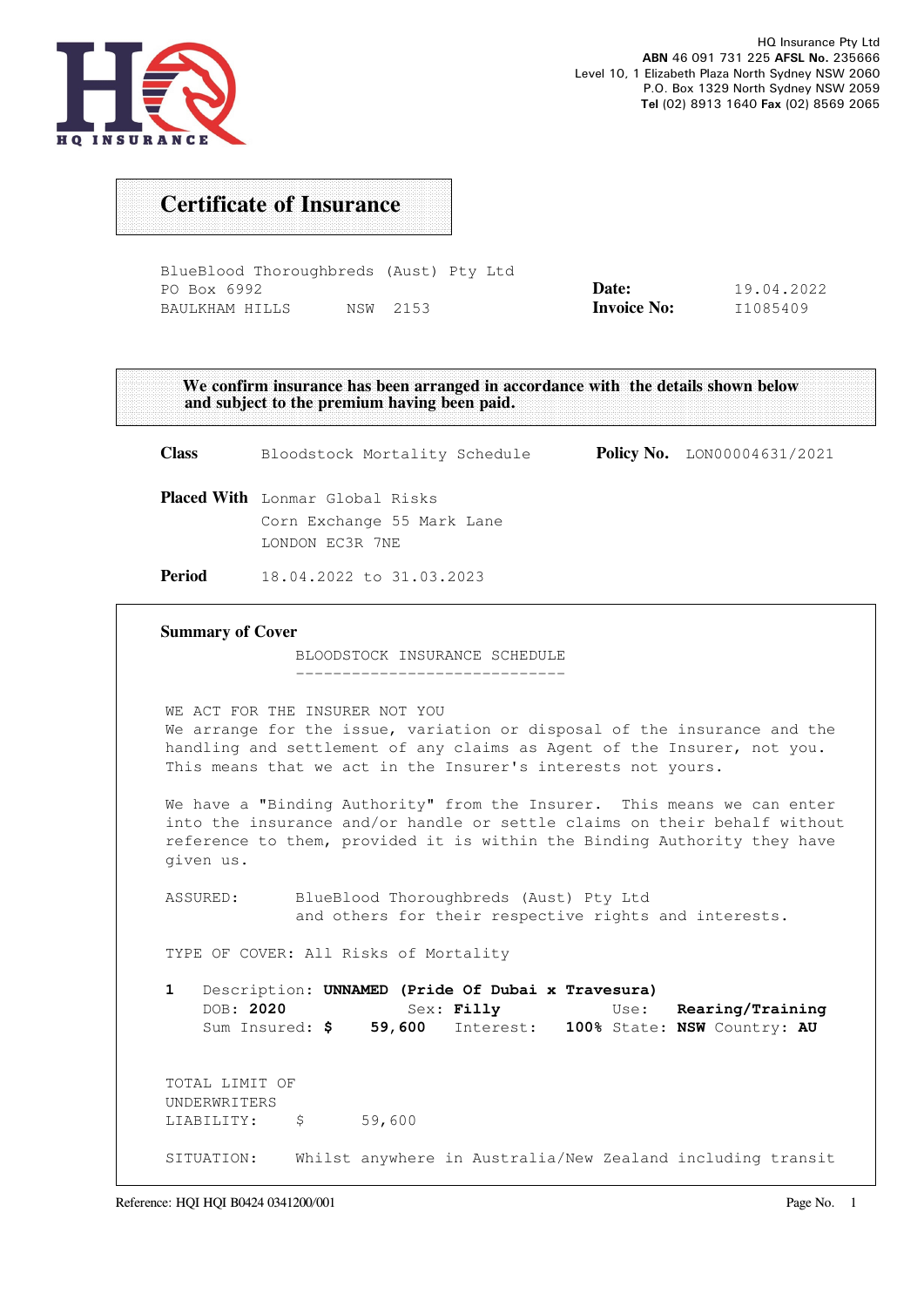#### HQ Insurance Pty Ltd

P.O Box 1329 NORTH SYDNEY NSW 2059 ABN 46 091 731 225

COVERAGE SUMMARY

BlueBlood Thoroughbreds (Aust) Pty Ltd Bloodstock Mortality Schedule

within and between said countries.

 STANDARD CLAUSES INCLUDED IN YOUR POLICY: ----------------------------------------

 Full Mortality as per Lloyd's Australian Wording LMA3069A Agreed Value Clause Part-Ownership Clause Terrorism Exclusion Endorsement NMA2920 Wobbler Syndrome Clause NMA2878 Avian Influenza Exclusion Berserk Extension Clause Institute Radioactive Contamination, Chemical, Biological, Bio-chemical and Electromagnetic Weapons Exclusion Clause CL370 Cyber Exclusion Endorsement LMA5407 Surgical Operations Clause LMA5107 Sanction Limitation and Exclusion Clause LMA 3100 Hendra Virus Endorsement LMA5214 Coronavirus Absolute Exclusion

EXTENSIONS AVAILABLE As either charged for or as agreed by Underwriters

Guaranteed Renewal up to age 14 **INCLUDED** Life Saving Surgery up to \$15,000 **INCLUDED** 

 NOTE: LIFE SAVING SURGERY LIMIT IS BASED ON 100% INTEREST AND ADJUSTED FOR YOUR SHARE IN THE EVENT OF A CLAIM OCCURRING.

 Please note Premium for the LIFE SAVING SURGERY extension is earned in full. If your policy is cancelled, no return premium for this extension is applicable.

FPIL (Full Premium Payable in The Event Of A Claim)

 In the event of loss, the Assured agrees to pay the difference between the premiums paid hereon and the premium calculated at the full annual rate on the amount of this policy. (Example, all premiums paid on a pro rata basis for a period less than 12 months will be subject to FPIL)

DEATH/INJURY/ILLNESS NOTIFICATION

 In the event of Death, Injury or Illness of your horse, it is a policy requirement that immediate notification is advised to the offices of HQ Insurance and if outside business hours, as per the following contacts:-

Sara Ryman Mobile 0417 277 464

 Dr. Andrew Dart Mobile 0412 460 041 (For emergency Veterinary Consultation) University of Sydney

COMPLAINT AND/OR DISPUTE RESOLUTION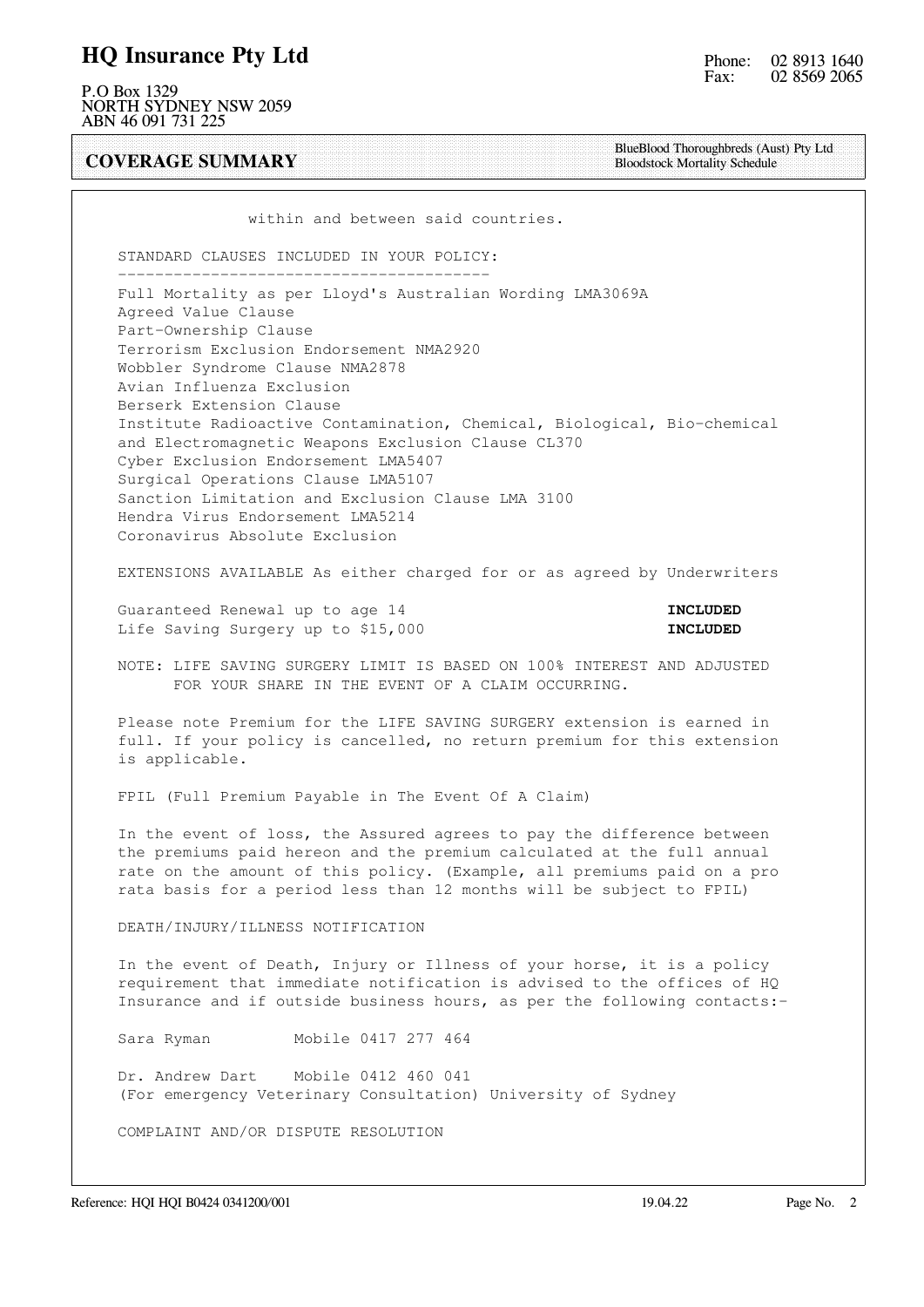### HQ Insurance Pty Ltd

P.O Box 1329 NORTH SYDNEY NSW 2059 ABN 46 091 731 225

COVERAGE SUMMARY

BlueBlood Thoroughbreds (Aust) Pty Ltd Bloodstock Mortality Schedule

 If you have any complaints about the service provided to you, please contact the Complaints Manager:

| Mail:  | HQ Insurance Pty Ltd    |
|--------|-------------------------|
|        | PO Box 1329             |
|        | North Sydney NSW 2059   |
| Email: | sara@hqinsurance.com.au |
| Phone: | (02) 8913 1640          |

 We will acknowledge your complaint within one business day and do our best to resolve the complaint to your satisfaction within 10 business days. If we cannot resolve your complaint to your satisfaction, we will escalate the matter to Lloyd's Australia who will review the complaint. You will be provided updates at least every 10 business days. Lloyd's contact details are:

| Mail:  | Lloyd's Australia Limited   |
|--------|-----------------------------|
|        | Level 16, 1 Macquarie Place |
|        | Sydney NSW 2000             |
| Email: | idraustralia@lloyds.com     |
| Phone: | (02) 8298 0873              |

 If your complaint remains unresolved after 30 calendar days, you may be able to refer your complaint to the Australian Financial Complaints Authority (AFCA) under the terms of the General Insurance Code of Practice. This is a free service. AFCA's contact details are:

| Mail:  | Australian Financial Complaints Authority |
|--------|-------------------------------------------|
|        | GPO Box 3                                 |
|        | Melbourne VIC 3001                        |
| Email: | info@afca.org.au                          |
| Phone: | 1800 931 678                              |

 The cost of this insurance is based on the animal's age, use and value, as well as certificates from qualified veterinary surgeons.

| PLACED WITH                                                            | POLICY NUMBER    | PROPORTION |
|------------------------------------------------------------------------|------------------|------------|
| Lonmar Global Risks                                                    | LON00004631/2021 | 100.0000%  |
| Corn Exchange 55 Mark Lane<br>LONDON EC3R 7NE<br>* SUPPORTING INSURERS |                  |            |
| - Lloyds of London (Syndicated)                                        | 58.3334%         |            |
| Lime Street                                                            |                  |            |
| London                                                                 |                  |            |
| - Convex Insurance UK                                                  | 33.3333%         |            |
| 52-54 Lime Street                                                      |                  |            |